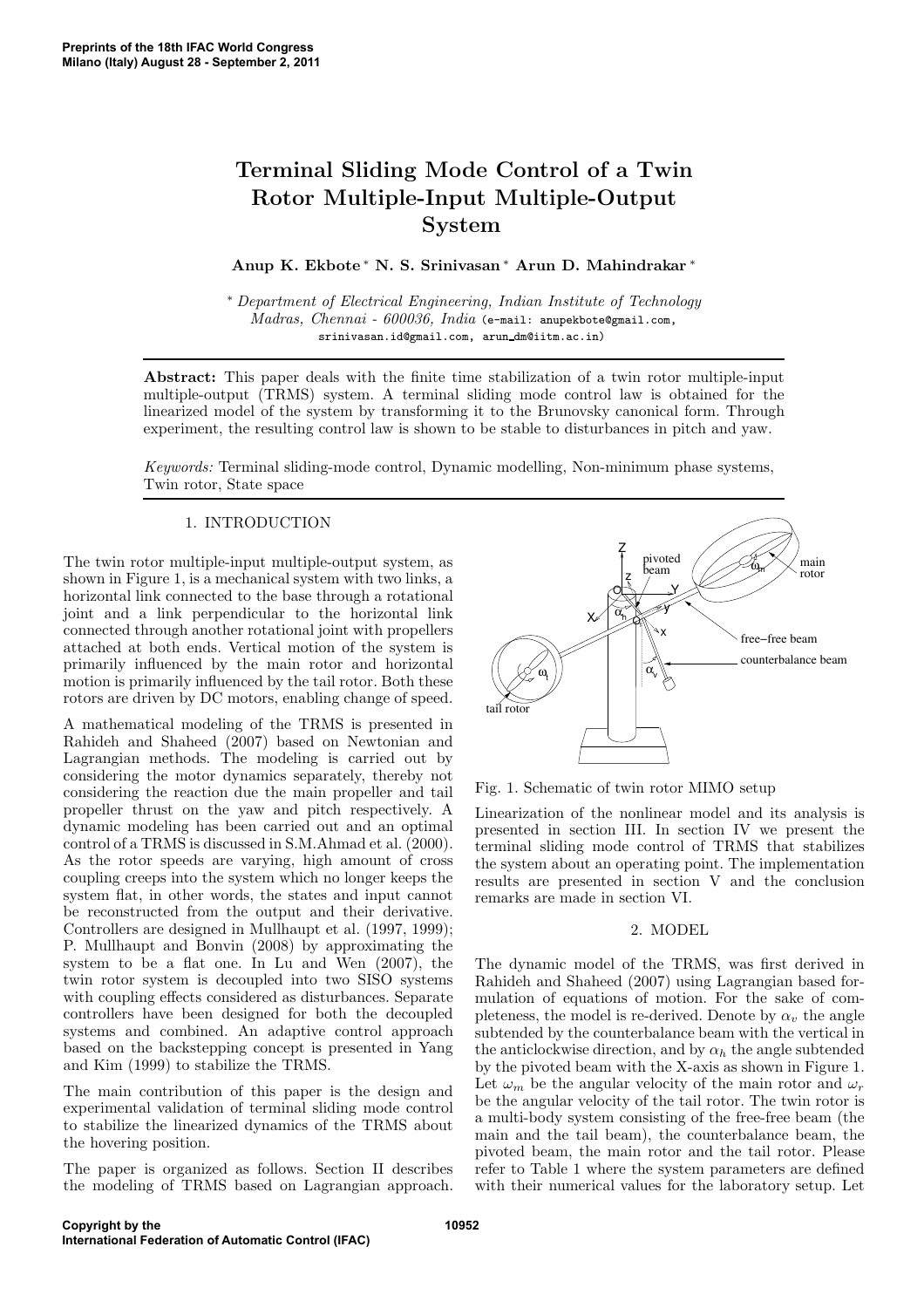XYZ be the inertial coordinate frame attached to the rotational joint of the twin rotor with the origin at O. Further, xyz be the body-coordinate frame of the free-free beam with the origin at  $O_1$ . Then  $\alpha_v$  and  $\alpha_h$  represent the angular positions of the free-free beam about the  $x$  and  $z$ axes. The corresponding rotation matrices are

$$
R_z = \begin{bmatrix} \cos \alpha_h & -\sin \alpha_h & 0 \\ \sin \alpha_h & \cos \alpha_h & 0 \\ 0 & 0 & 1 \end{bmatrix}; R_x = \begin{bmatrix} 1 & 0 & 0 \\ 0 & \cos \alpha_v & -\sin \alpha_v \\ 0 & \sin \alpha_v & \cos \alpha_v \end{bmatrix}.
$$

The composition  $R \stackrel{\triangle}{=} R_z(\alpha_h)R_x(\alpha_v)$  yields the net orientation of the body frame xyz with respect to the inertial frame XY Z. The rotation matrix is

$$
R = \begin{bmatrix} \cos \alpha_h & -\sin \alpha_h \cos \alpha_v & \sin \alpha_h \sin \alpha_v \\ \sin \alpha_h & \cos \alpha_h \cos \alpha_v & -\cos \alpha_h \sin \alpha_v \\ 0 & \sin \alpha_v & \cos \alpha_v \end{bmatrix}.
$$

For convenience, we write the energy equations of each of the rigid body that constitutes the twin rotor system.

## *Free-free beam*

The kinetic energy associated with the free-free beam is given by

$$
T_1 = \frac{J_1}{2} [(\dot{\alpha}_h^2 \cos^2 \alpha_v + \dot{\alpha}_v^2] + \frac{1}{2} m_{T1} h^2 \dot{\alpha}_h^2
$$

$$
- m_{T1} l_{T1} h \dot{\alpha}_v \dot{\alpha}_h \sin \alpha_v
$$

while its potential energy is  $V_1 = m_{T1}gl_{T1} \sin \alpha_v$ , where

$$
J_1 = \frac{1}{3}m_t l_t^2 + m_{tr} l_t^2 + m_{ts} l_t^2 + \frac{1}{3}m_m l_m^2 + m_{mr} l
$$
  
+  $m_{ms}l_m^2 + \frac{1}{2}m_{ms}r_{ms}^2 + m_{ts}r_{ts}^2$   

$$
m_{T1} = m_t + m_{tr} + m_{ts} + m_m + m_{mr} + m_{ms}
$$
  

$$
l_{T1} = \frac{(m_m/2 + m_{mr} + m_{ms})l_m}{m_{T1}}
$$
  
-  $\frac{(m_t/2 + m_{tr} + m_{ts})l_t}{m_{T1}}$ .

#### *Counterbalance beam*

The kinetic energy associated with the counter-balance beam is given by

$$
T_2 = \frac{J_2}{2} [\dot{\alpha}_h^2 \sin^2 \alpha_v + \dot{\alpha}_v^2] + \frac{1}{2} m_{T2} h^2 \dot{\alpha}_h^2
$$

$$
+ m_{T2} l_{T2} h \dot{\alpha}_v \dot{\alpha}_h \cos \alpha_v
$$

while its potential energy is  $V_2 = -m_{T2}gl_{T2} \cos \alpha_v$ , where

$$
J_2 = \frac{1}{3} m_b l_b^2 + m_{cb} l_{cb}^2
$$
  
\n
$$
m_{T2} = m_b + m_{cb}
$$
  
\n
$$
l_{T2} = \frac{m_b l_b / 2 + m_{cb} l_{cb}}{m_{T2}}.
$$

*Pivoted beam*

The kinetic energy associated with the pivot beam is  $T_3 = \frac{J_3}{2} (\dot{\alpha}_h)^2$  where,  $J_3 = \frac{m_h h^2}{3}$  $\frac{h h^2}{3}$  and it does not contribute to the total potential energy.

## *Kinetic energy of rotors*

Finally, the rotational kinetic energies associated with the main rotor and the tail rotor are

$$
T_4 = \frac{1}{2} J_{mr} [(e_3^\top)(R^{-1}\dot{R})^\vee + \omega_m]^2
$$
  
=  $\frac{1}{2} J_{mr} [\dot{\alpha}_h \cos \alpha_v + \omega_m]^2$   

$$
T_5 = \frac{1}{2} J_{tr} [(e_1^\top)(R^{-1}\dot{R})^\vee + \omega_r]^2 = \frac{1}{2} J_{tr} [\dot{\alpha}_v + \omega_r]^2
$$

where,

 $\frac{2}{m}$ 

$$
J_{mr} = J_{mm} + J_{m,prop}
$$

$$
J_{tr} = J_{mm} + J_{t,prop}
$$

 $J_{mm}$  being the moment-of-inertia of the motors about their axis of rotation,  $J_{m,prop}$  and  $J_{t,prop}$  are the moments-ofinertia of the main and tail rotor propellers, and  $e_i$ 's are the standard basis vectors in  $\mathbb{R}^3$ . The matrix  $R^{-1}\dot{R}$  is skew-symmetric matrix and for a skew-symmetric matrix

$$
S = \begin{bmatrix} 0 & -a & b \\ a & 0 & -c \\ -b & c & 0 \end{bmatrix}
$$

the vector  $S^{\vee}$  is defined as  $S^{\vee} = [a \; b \; c]^{\top}$ . The vector

$$
(R^{-1}\dot{R})^{\vee} = \begin{bmatrix} \alpha_v \\ \alpha_h \sin(\alpha_v) \\ \dot{\alpha}_h \cos \alpha_v \end{bmatrix}
$$

corresponds to the angular velocity components in the body coordinate frame.

### *Euler-Lagrangian equations of motion*

The Lagrangian  $\mathcal{L}(\alpha_v, \alpha_h, \dot{\alpha}_v, \dot{\alpha}_h, \omega_m, \omega_r)$ , defined as the difference between the total kinetic  $(\sum_{i=1}^{5} T_i)$  and total potential energy  $(V_1 + V_2)$  is given by

$$
\mathcal{L} = \frac{1}{2} \{ a_1 \dot{\alpha}_v^2 + \dot{\alpha}_h^2 (a_5 + a_4 \cos^2 \alpha_v) + a_6 \omega_r^2 + a_7 \omega_m^2 \n+ \dot{\alpha}_v \dot{\alpha}_h (a_2 \cos \alpha_v - a_3 \sin \alpha_v) + a_6 \omega_r \dot{\alpha}_v \n+ a_7 \omega_m \dot{\alpha}_h \cos \alpha_v - b_1 \sin \alpha_v + b_2 \cos \alpha_v.
$$

The corresponding Euler-Lagrange equations of motion are

$$
D(\alpha_v) \begin{bmatrix} \ddot{\alpha}_v \\ \ddot{\alpha}_h \\ \dot{\omega}_m \\ \dot{\omega}_r \end{bmatrix} + \Phi(\alpha_v, \alpha_h, \dot{\alpha}_v, \dot{\alpha}_h, \omega_m, \omega_r) = F_{ext} \qquad (1)
$$

where, the inertia matrix  $D(\alpha_v) \in \mathbb{R}^{3 \times 3}$  is

$$
\begin{bmatrix}\n a_1 & a_2 \cos \alpha_v - a_3 \sin \alpha_v & 0 & a_6 \\
 a_2 \cos \alpha_v - a_3 \sin \alpha_v & a_5 + a_4 \cos^2 \alpha_v & a_7 \cos \alpha_v & 0 \\
 0 & a_7 \cos \alpha_v & a_7 & 0 \\
 a_6 & 0 & 0 & a_6\n\end{bmatrix}
$$

and the vector of Coriolis and centrifugal forces is

$$
\Phi = \begin{bmatrix}\n\sin \alpha_v (a_4 \dot{\alpha}_h^2 \cos \alpha_v + a_7 \omega_m \dot{\alpha}_h + b_2) + b_1 \cos \alpha_v \\
\dot{\alpha}_v \sin \alpha_v (-2a_4 \dot{\alpha}_h \cos \alpha_v - a_2 \dot{\alpha}_v - a_7 \omega_m) - a_3 \dot{\alpha}_v^2 \cos \alpha_v \\
-a_7 \dot{\alpha}_h \dot{\alpha}_v \sin \alpha_v \\
0\n\end{bmatrix}.
$$

The constants  $a_i, i = 1, \ldots, 7$  are defined as

 $a_1 = J_1 + J_2 + J_{tr};$   $a_2 = h m_{T2} l_{T2}$  $a_3 = h m_{T1} l_{T1};$   $a_4 = J_1 + J_{mr} - J_2$  $a_5 = m_{T1}h^2 + m_{T2}h^2 + J_3 + J_2;$   $a_6 = J_{tr}$  $a_7 = J_{mr};$   $b_1 = m_{T1}l_{T1}g$  $b_2 = m_{T2}l_{T2}g;$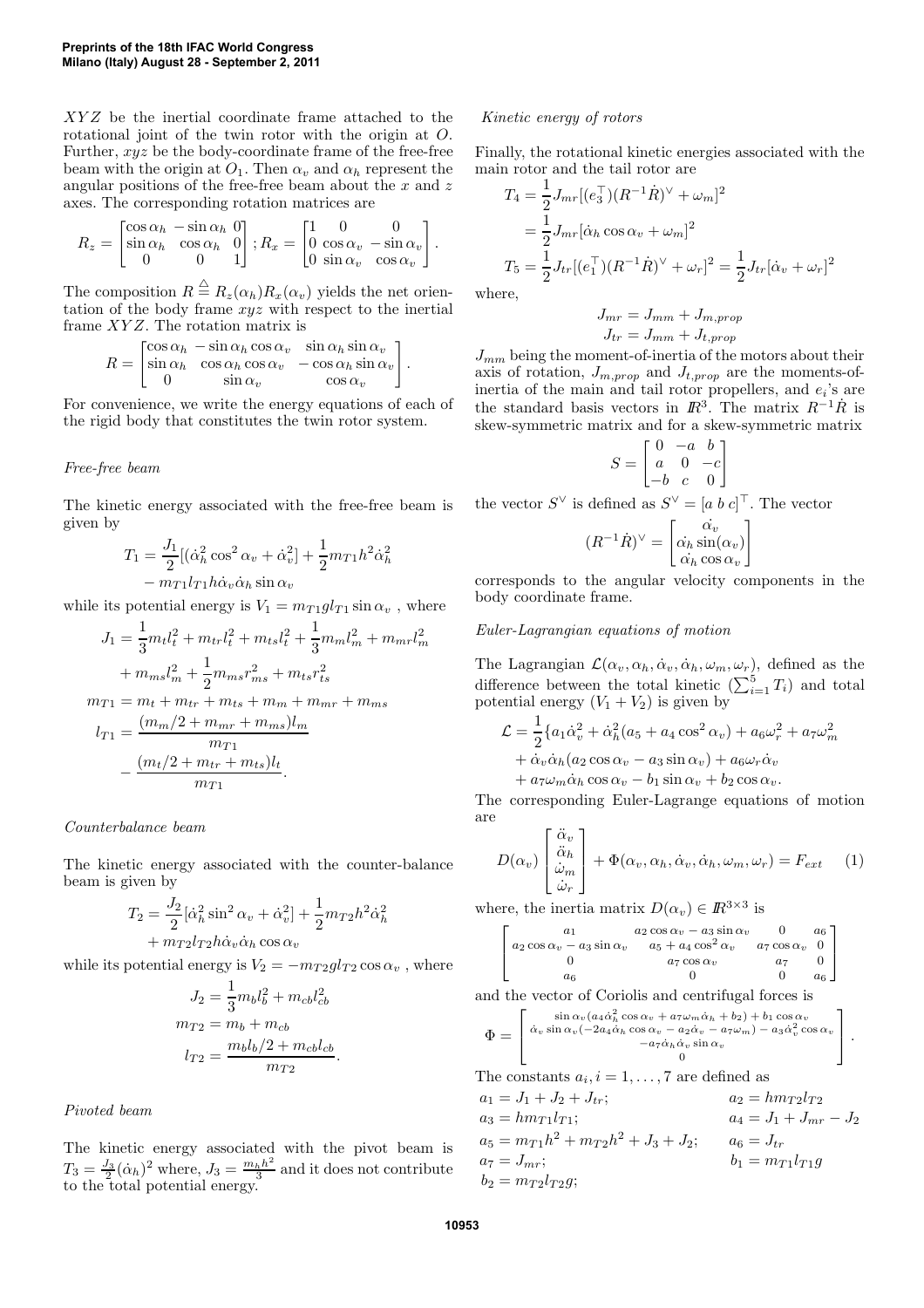The various external forces that influence the dynamics of the twin rotor system are:

- (1) The external forces which influence the pitch angle  $(\alpha_v)$  are: the aerodynamic thrust force generated by the main rotor propeller  $(F_m = k_{fv} \omega_m |\omega_m|)$  - the drag torque due to air friction on the tail rotor propeller  $(T_r = k_{tr} \omega_r |\omega_r|)$ - viscous friction force  $(f_{rv}\dot{\alpha}_v).$
- (2) The external forces which influence the yaw  $(\alpha_h)$ are: the aerodynamic force due to tail rotor propeller  $(F_r = k_{fh}\omega_r|\omega_r|)$ - the drag torque on the main rotor propeller  $(T_m = k_{tm}\omega_m|\omega_m|)$ - viscous friction force  $(f_{rh}\dot{\alpha}_h).$
- (3) The forces which influence the main rotor rotation are: the torque produced by motor  $(\tau_m)$ - drag (air friction) on the propeller  $(k_{tm}\omega_m|\omega_m|)$ - friction  $(B_{mr}\omega_m)$ .
- (4) The forces which influence the tail rotor rotation are: the torque produced by motor  $(\tau_r)$ - drag (air friction) on the propeller  $(k_{tr}\omega_r|\omega_r|)$ - friction  $(B_{tr}\omega_r)$ .

Hence the vector of external forces can be written as

$$
F_{ext} = \begin{bmatrix} l_{mkfv}\omega_m|\omega_m| - k_{tr}\omega_r|\omega_r| - f_{rv}\dot{\alpha}_v\\ l_t k_{fh}\omega_r|\omega_r|\cos\alpha_v - k_{tm}\omega_m|\omega_m|\cos\alpha_v - f_{rh}\dot{\alpha}_h\\ \tau_m - k_{tm}\omega_m|\omega_m| - B_{mr}\omega_m\\ \tau_r - k_{tr}\omega_r|\omega_r| - B_{tr}\omega_r. \end{bmatrix}
$$

*State-space formulation*

The dynamics of the system is expressed in the statespace form by choosing the state variables as  $x =$  $(x_1, x_2, x_3, x_4, x_5, x_6) \triangleq (\alpha_v, \alpha_h, \dot{\alpha}_v, \dot{\alpha}_h, \omega_m, \omega_r)$ . The resulting sixth-order state-space model is given by

$$
\dot{x} = f(x) + g_1(x)\tau_m + g_2(x)\tau_r \tag{2}
$$

where,  $f(x) = [x_3 \ x_4 \ \beta_1(x) \ \beta_2(x) \ \beta_3(x) \ \beta_4(x)]^{\top}$ ,  $g_1(x) = [0 \ 0 \ \lambda_1(x) \ \lambda_2(x) \ \lambda_3(x) \ \lambda_4(x)]^{\top}$  and  $g_2(x) =$  $[0\;0\;\delta_1(x)\;\delta_2(x)\;\delta_3(x)\;\delta_4(x)]^{\top}$ . The components  $\beta_i, \gamma_i, \delta_i,$  $i = 1, \ldots, 4$  of the drift and control vectors are given by

$$
\beta_i = x_4^2 (-a_4 n_{i1} \cos x_1 \sin x_1) + x_3^2 (a_2 n_{i2} \sin x_1 \n+ a_3 n_{i2} \cos x_1) \n+ x_3 x_4 (2a_4 n_{i2} \cos x_1 \sin x_1 + a_7 n_{i3} \sin x_1) \n+ x_4 x_5 (-a_7 n_{i1} \sin x_1) + x_3 x_5 (a_7 n_{i2} \sin x_1) \n+ x_5 |x_5 | (l_m k_{fv} n_{i1} - k_{tm} n_{i2} \cos x_1 - n_{i3} k_{tm}) \n+ x_6 |x_6 | (l_{tk} k_{fh} n_{i2} \cos x_1 - k_{tr} n_{i1} - n_{i4} k_{tr}) \n+ x_3 (-n_{i1} f_{rv}) + x_4 (-n_{i2} f_{rh}) + x_5 (-B_{mr} n_{i3}) \n+ x_6 (-B_{tr} n_{i4}) + b_1 (-n_{i1} \cos x_1) - b_2 (n_{i1} \sin x_1) \n\lambda_i = n_{i3} \n\delta_i = n_{i4}.
$$

where the terms  $n_{ij}$  are the elements of  $D(\alpha_v)^{-1}$ . If h, the beam offset is set to zero in (1), we recover the model presented in P. Mullhaupt and Bonvin (2008), except for the static friction term that is neglected in this paper. The friction coefficients  $f_{rv}$  and  $f_{rh}$  are ignored as the effect of friction is negligible.

## 3. LINEARIZATION AND ANALYSIS OF ZERO DYNAMICS

In this section, we linearize the state-space model about an operating point, in order to study the local behaviour of the system. We also analyze the residual dynamics of the rotor velocities when the pitch and yaw are regulated

Table 1. System parameters

| Mass of the main              | $m_{mr}$            | $0.405$ kg                                       |
|-------------------------------|---------------------|--------------------------------------------------|
| DC-motor with main rotor      |                     |                                                  |
| Mass of the beam              | $m_m$               | $0.014$ kg                                       |
| from the center towards       |                     |                                                  |
| main rotor                    |                     |                                                  |
| Mass of the tail              | $m_{tr}$            | $0.36$ kg                                        |
| DC-motor with tail rotor      |                     |                                                  |
| Mass of the beam from         | $m_t$               | $0.016$ kg                                       |
| the center towards tail rotor |                     |                                                  |
| Mass of the counterweight     | $m_{cb}$            | $0.068$ kg                                       |
| Mass of the                   | $m_h$               | $0.022$ kg                                       |
| counterweight beam            |                     |                                                  |
| Mass of the main shield       | $m_{ms}$            | $0.165$ kg                                       |
| Mass of the tail shield       | $m_{ts}$            | $0.095~\mathrm{kg}$                              |
| Length of the beam from       | $l_m$               | $0.246$ m                                        |
| the center to main rotor      |                     |                                                  |
| Length of the beam from       | $l_t$               | $0.282 \text{ m}$                                |
| the center towards tail rotor |                     |                                                  |
| Length of the                 | l <sub>b</sub>      | $0.25$ m                                         |
| counterweight beam            |                     |                                                  |
| Distance between              | $l_{cb}$            | $0.24$ m                                         |
| counterweight and joint       |                     |                                                  |
| Length of the offset          | h.                  | $6 \times 10^{-2}$ m                             |
| between base and joint        |                     |                                                  |
| Radius of the                 | $r_{ms}$            | $0.155 \; m$                                     |
| main rotor shield             |                     |                                                  |
| Radius of the                 | $r_{ts}$            | $0.1 \text{ m}$                                  |
| tail rotor shield             |                     |                                                  |
| Acceleration due to gravity   | g                   | $\frac{9.81 \text{ m/s}^2}{2}$                   |
| Moment-of-inertia of          | $J_{mr}$            | $2\times10^{-4}$ $\text{kg}\text{ }\mathrm{m}^2$ |
| main rotor                    |                     |                                                  |
| Moment-of-inertia of          | $J_{tr}$            | $2.6 \times 10^{-5}$ kg m <sup>2</sup>           |
| tail rotor                    |                     |                                                  |
| Coefficient of thrust due to  | $k_{fv}$            | $1.13 \times 10^{-5}$ kgm                        |
| main rotor                    |                     |                                                  |
| Coefficient of thrust due to  | $k_{fh}$            | $2.23 \times 10^{-6}$ kgm                        |
| tail rotor                    |                     |                                                  |
| Main motor                    | $\overline{B_{mr}}$ | $2.0972 \times 10^{-5}$ kg m <sup>2</sup> /s     |
| friction coefficient          |                     |                                                  |
| Tail motor                    | $B_{tr}$            | $1.1817 \times 10^{-5}$ kg m <sup>2</sup> /s     |
| friction coefficient          |                     |                                                  |
| Main rotor drag coefficient   | $\overline{k}_{tm}$ | $3.6457 \times 10^{-7}$ kg m <sup>2</sup>        |
| Tail rotor drag coefficient   | $k_{tr}$            | $2.436 \times 10^{-8}$ kg m <sup>2</sup>         |

to zero, to illustrate the non-minimum phase property of the TRMS system.

The hovering position of the TRMS is the position of interest. The operating point is  $x^* = (0, 0, 0, 0, \omega_m^*, \omega_r^*),$ where  $\omega_m^*$  and  $\omega_r^*$  are the velocities of the main rotor and tail rotor respectively to keep the TRMS in the hovering position. With  $\alpha_v = \alpha_h = 0$ ,  $\omega_m = \omega_m^*$  and  $\omega_r = \omega_r^*$ , and the derivatives  $\dot{\alpha}_v = \dot{\alpha}_h = \ddot{\alpha}_v = \ddot{\alpha}_h = \dot{\omega}_m = \dot{\omega}_r = 0$ , (2) reduces to

$$
l_{m}k_{fv}\omega_{m}|\omega_{m}| - k_{tr}\omega_{r}|\omega_{r}| = b_{1}
$$
  
\n
$$
l_{t}k_{fh}\omega_{r}|\omega_{r}| - k_{tm}\omega_{m}|\omega_{m}| = 0
$$
  
\n
$$
\tau_{m} - B_{mr}\omega_{m} - k_{tm}\omega_{m}|\omega_{m}| = 0
$$
  
\n
$$
\tau_{r} - B_{tr}\omega_{r} - k_{tr}\omega_{r}|\omega_{r}| = 0.
$$

Hence the rotor velocities at the given operating point are

$$
\omega_m^* = \sqrt{\frac{b_1 l_t k_{fh}}{l_m k_{fv} l_t k_{fh} - k_{tr} k_{tm}}}
$$

$$
\omega_r^* = \sqrt{\frac{b_1 k_{tm}}{l_m k_{fv} l_t k_{fh} - k_{tr} k_{tm}}}
$$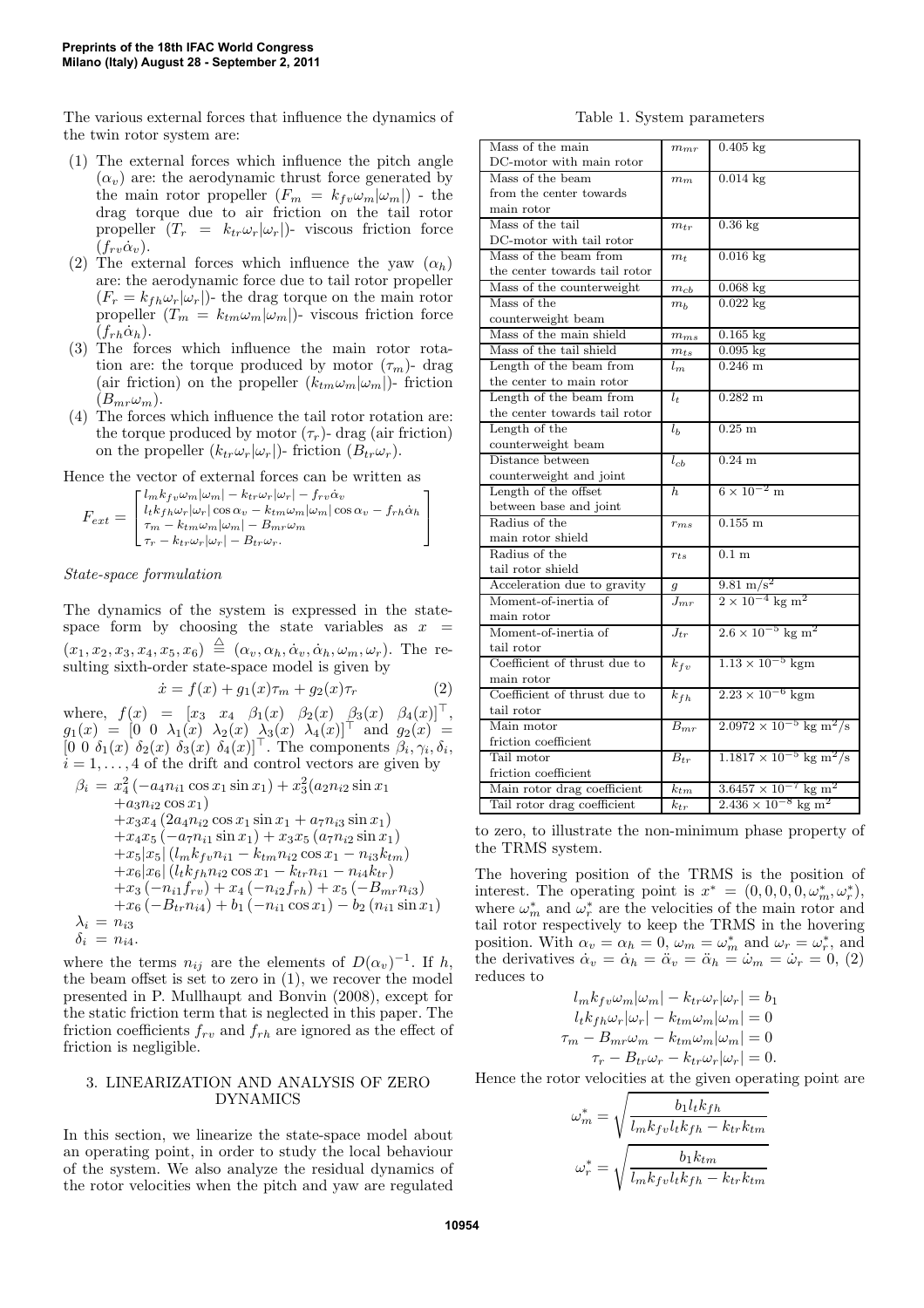and the corresponding motor torques are

$$
\tau_m^* = k_{tm}\omega_m^*|\omega_m^*| + B_{mr}\omega
$$
  

$$
\tau_r^* = k_{tr}\omega_t^*|\omega_t^*| + B_{tr}\omega_t^*.
$$

The state-space model given by (2) is linearized about the operating point  $x^* = (0, 0, 0, 0, \omega_m^*, \omega_r^*)$ , yielding

$$
\dot{z} = Az + Bv \tag{3}
$$

∗ m

where,

$$
z \stackrel{\triangle}{=} x - x^*
$$
  
\n
$$
v \stackrel{\triangle}{=} \begin{bmatrix} \tau_m - \tau_m^* \\ \tau_r - \tau_r^* \end{bmatrix}
$$
  
\n
$$
A \stackrel{\triangle}{=} \frac{\partial f}{\partial x}\bigg|_{x = x^*} + \tau_m^* \frac{\partial g_1}{\partial x}\bigg|_{x = x^*} + \tau_r^* \frac{\partial g_2}{\partial x}\bigg|_{x = x^*}
$$
  
\n
$$
B \stackrel{\triangle}{=} [g_1(x) g_2(x)]|_{x = x^*}.
$$

Using the constants from Table 1, the numerical values for the A and B matrices are:

$$
A = \begin{bmatrix} 0 & 0 & 1 & 0 & 0 & 0 \\ 0 & 0 & 0 & 1 & 0 & 0 \\ -2.3778 & 0 & 0 & 0 & 0.01419 & 0.00011 \\ 0.03468 & 0 & 0 & 0 & 0.00006 & 0.00245 \\ -0.03468 & 0 & 0 & 0 & -0.8372 & -0.00245 \\ 2.3778 & 0 & 0 & 0 & -0.01419 & -0.7412 \end{bmatrix};
$$

$$
B = \begin{bmatrix} 0 & 0 \\ 0 & 0 \\ 0.1854 & -12.7106 \\ -12.7106 & 0.1854 \\ 5.0128 \times 10^3 & 0.202 \\ 0.202 & 3.8474 \times 10^4 \end{bmatrix}.
$$

The open-loop eigen values for the linearized system (3) are  $\lambda(A) = (0, 0, 4.065 \times 10^{-5} \pm i1.5420, -0.7410, -0.8375)$ . The zero eigen values correspond to the state  $x_2 = \alpha_h$ , as the system dynamics are invariant with respect to  $\alpha_h$ . The eigen space corresponding to the eigen value 0 is onedimensional, meaning that A is not diagonalizable. Also, the system has two eigen values with positive real parts, rendering the origin of (3) unstable. For the linearized model of the TRMS given by (3), the controllable matrix has rank six and hence is completely controllable.

### *3.1 Zero dynamics (Non-minimum phase property)*

The zero dynamics of a system are those residual dynamics remaining after the outputs have been regulated to identically zero values. A nonlinear system is said to be non-minimum phase when its zero dynamics are unstable. In P. Mullhaupt and Bonvin (2008), it was shown that the toycopter had unstable zero dynamics with the outputs being the pitch and yaw angles. A similar result will be shown here for the TRMS. Unstable zero dynamics with these natural outputs implies that an output regulation type of control will render the system unstable. For feedback linearizable systems, we can always find a set of outputs such that there are no residual dynamics remaining. However, for systems which are not fully feedback linearizable, the residual dynamics are non-trivial.

The notion of relative degree, as defined in Isidori (1995), is helpful in understanding the zero dynamics of a system. Since the TRMS is a MIMO system, we consider the vector relative degree, also defined in Isidori (1995). The term, vector relative degree relates to the number of times the outputs are to be differentiated to explicitly obtain the inputs. Consider the nonlinear state-space model of the TRMS given by (2). If the outputs are chosen to be  $y_1 = \alpha_v$ and  $y_2 = \alpha_h$ , then the vector relative degree is  $\begin{bmatrix} 2 & 2 \end{bmatrix}^\top$ , defined at all points in the state-space.

If the outputs are considered to be  $y_1 = x_1$  and  $y_2 = x_2$ and if  $y_1 \equiv y_2 \equiv 0$ , then the residual dynamics are

$$
a_6\dot{\omega}_r = l_m k_{fv}\omega_m|\omega_m| - k_{tr}\omega_r|\omega_r| - b_1
$$
  

$$
a_7\dot{\omega}_m = l_t k_{fh}\omega_r|\omega_r| - k_{tm}\omega_m|\omega_m|.
$$

These zero dynamics have the equilibrium point  $(\omega_m, \omega_r)$  $=(\omega_m^*, \omega_r^*)$ . Linearizing about the equilibrium point, we obtain

$$
\begin{bmatrix}\n\delta\dot{\omega}_m \\
\delta\dot{\omega}_r\n\end{bmatrix} = \begin{bmatrix}\n\frac{2k_{tm}\omega_m^*}{a_7} & \frac{2l_t k_{fh}\omega_r^*}{a_7} \\
\frac{2l_m k_{fv}\omega_m^*}{a_6} & -\frac{2k_{tr}\omega_r^*}{a_6}\n\end{bmatrix} \begin{bmatrix}\n\delta\omega_m \\
\delta\omega_r\n\end{bmatrix}.
$$
\n(4)

The eigen values of the linearized dynamics (4) are expressed as

$$
\lambda_{1,2} = -\frac{k_{tm}\omega_m^*}{a_7} - \frac{k_{tr}\omega_r^*}{a_6}
$$
\n
$$
\pm \sqrt{\left(\frac{k_{tm}\omega_m^*}{a_7} - \frac{k_{tr}\omega_r^*}{a_6}\right)^2 + 4\frac{l_t k_{fh}l_m k_{fv}\omega_m^*\omega_r^*}{a_6 a_7}}.
$$
\n(5)

The drag coefficients  $k_{tm}$  and  $k_{tr}$  are about an order of magnitude lesser than the thrust coefficients  $l_m k_{fv}$  and  $l_t k_{fh}$ , and therefore the second term in (5) is always larger than the first. Hence, the equilibrium point  $(\omega_m, \omega_r)$  of linearized dynamics (4) is a saddle point. Therefore, the zero dynamics of the TRMS is unstable. In particular, for the constants specified in Table 1, the eigen values of the zero dynamics are (−6.9409, 5.9219).

## 4. THIRD-ORDER SLIDING MODE CONTROL FOR THE TRMS

Sliding mode is one of the robust controller design method and it has been successfully applied to many practical systems. It has been applied to several nonholonomic mechanical systems in the works of Edwards and Spurgeon (1998); Riachy et al. (2008); Utkin et al. (2009); Yang and Kim (1999). In Venkataraman and Gulati (1993), the authors introduced the notion of terminal sliding mode wherein the control law is such that it results in finite time convergence of the state trajectory, unlike in conventional sliding mode control. The advantage that terminal sliders provide is the robustness to parametric uncertainty without having to resort to high frequency control switching. In the previous section we saw that the system has unstable zero dynamics for the outputs  $y_1 = x_1$ and  $y_2 = x_2$ . This rules out using first-order sliding mode control with sliding functions of the form  $\phi(x_1, x_2, x_3, x_4)$ , as well as second-order sliding mode control with sliding functions of the form  $\psi(x_1, x_2)$  as the zero dynamics associated with  $y = \begin{bmatrix} x_1 & x_2 \end{bmatrix}^\dagger$  is unstable. Although there may be other first-order or second-order sliding functions which also include  $x_5$  and  $x_6$ , it is difficult to analyze the residual dynamics. If there exist two nonlinear sliding functions which have relative degrees  $r_1$  and  $r_2$  such that  $r_1 + r_2 = 6$ , then the residual dynamics are restricted to the origin and the corresponding control law results in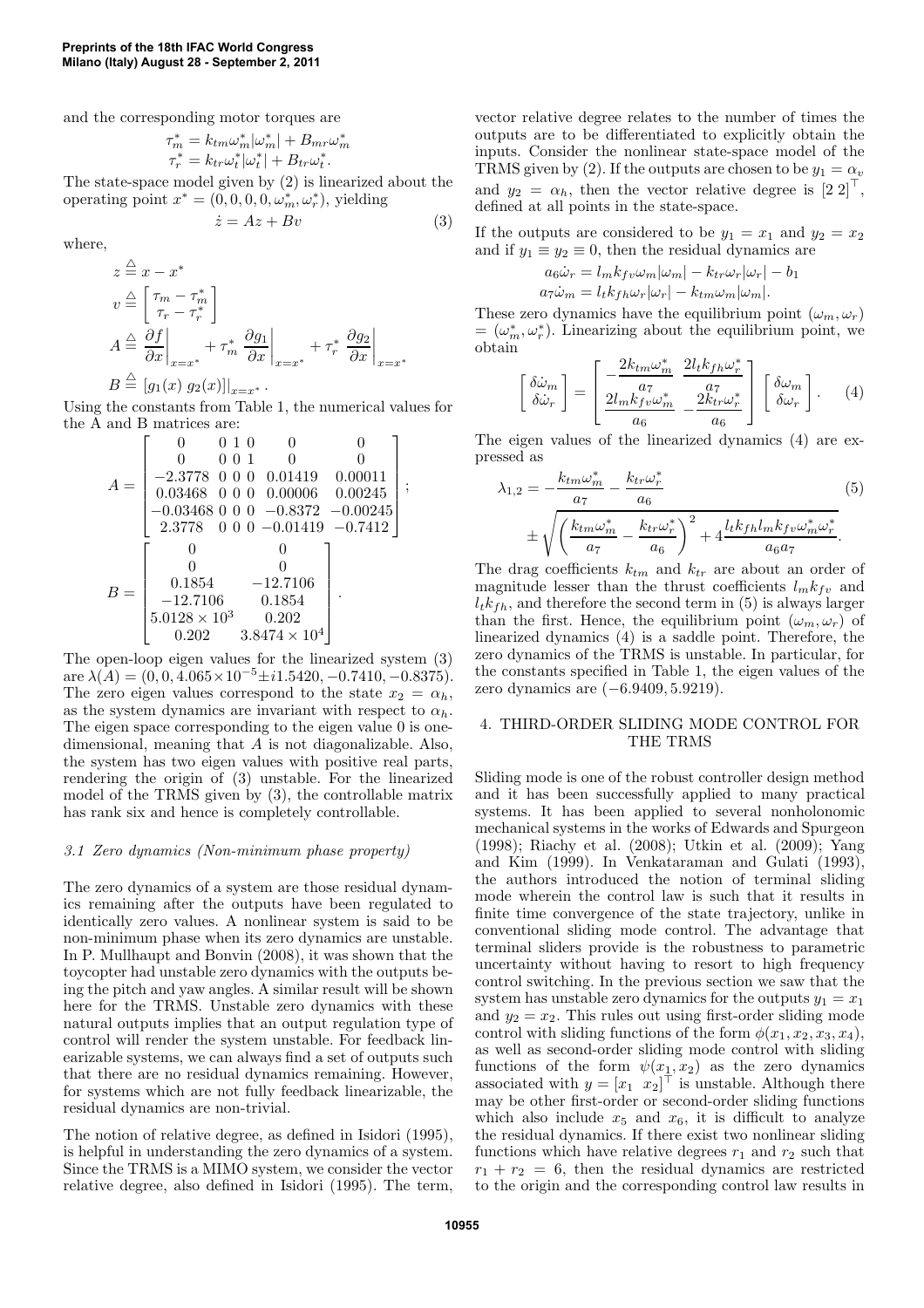finite time convergence. But the existence of such functions is not guaranteed. In fact, if the TRMS is not feedback linearizable, we cannot find a pair of functions such that there are no residual dynamics. However, the system is linearly controllable, and the linear approximation made in (3) holds over a fairly wide range about the operating point.

The nonlinear system may have a maximal vector relative degree of [2 2], but since it is linearly controllable at the desired operating point, the linearized system is finite time stabilizable as shown in Hong (2002). Consider the linearized system given by equation (3). We choose a pair of vectors  $C_1$  and  $C_2$  such that

$$
C_1^{\top}B = C_2^{\top}B = 0
$$
  

$$
C_1^{\top}AB = C_2^{\top}AB = 0.
$$

Equivalently, we can write  $C_1, C_2 \in \mathcal{N}_l([B \ AB])$  where  $\mathcal{N}_l(P)$  stands for the left null space of the matrix P. The columns of [B AB] are linearly independent for the linearized model. Hence, this matrix has a two-dimensional left null space. This allows us to choose two linearly independent vectors  $C_1$  and  $C_2$ . Then, we define the sliding functions as

$$
s_1 = C_1^{\top} z
$$
  

$$
s_2 = C_2^{\top} z.
$$

This choice leads to the derivatives of  $s_1, s_2$  as

$$
\begin{aligned}\n\dot{s}_1 &= C_1^\top A z & \dot{s}_2 &= C_2^\top A z \\
\ddot{s}_1 &= C_1^\top A^2 z & \ddot{s}_2 &= C_2^\top A^2 z.\n\end{aligned}
$$

Thus, the inputs do not appear until the third derivative of  $s_1$  and  $s_2$ . The inputs can be derived from

$$
s_1^{(3)} = C_1^{\top} A^3 z + C_1^{\top} A^2 B v
$$
  
\n
$$
s_2^{(3)} = C_2^{\top} A^3 z + C_2^{\top} A^2 B v.
$$
  
\nDenoting  $C = \begin{bmatrix} C_1^{\top} \\ C_2^{\top} \end{bmatrix}$ , the control law is  
\n
$$
v = (CA^2B)^{-1}CA^3 z + \begin{bmatrix} v_{ft,1} \\ v_{ft,2} \end{bmatrix}.
$$
 (6)

The matrix  $CA^2B$  is invertible since the system (3) is controllable, and  $C_1$  and  $C_2$  are independent non-zero vectors in the left null space of  $[B \ AB]$ . The variables  $v_{eq,1}$  and  $v_{eq,2}$  are the equivalent control inputs, and take on zero value on the sliding surface. The functions  $v_{ft,1}$ and  $v_{ft,2}$  represent inputs which stabilize the origin of the two-input triple integrator system

$$
\begin{aligned}\n\dot{\xi}_1 &= \xi_2 & \dot{\xi}_4 &= \xi_5 \\
\dot{\xi}_2 &= \xi_3 & \dot{\xi}_5 &= \xi_6 \\
\dot{\xi}_3 &= v_{ft,1} & \dot{\xi}_6 &= v_{ft,2}\n\end{aligned} (7)
$$

in finite time. The system (7) represents the Brunovsky canonical form of (3) and it can be transformed to the form (7) by choosing  $\xi_1 = s_1, \xi_2 = \dot{s}_1, \xi_3 = \ddot{s}_1, \xi_4 = s_2,$  $\xi_5 = \dot{s}_2$  and  $\xi_6 = \ddot{s}_2$ . There are no residual dynamics for the linearized system since  $r_1 + r_2 = 6 = n$ . Hence (6) represents a terminal-sliding mode control for the linearized system (3). A finite-time stabilizing control law is chosen based on the procedure outlined in Hong (2002), which gives us a continuous control law. In particular, to stabilize the system (7), we use the finite-time control laws:

$$
v_{ft,1} = -l_{31} \left[ l_{21} \left( x_1^5 + x_2^{45/7} \right)^{1/9} + x_3 \right]^{3/5}
$$
  

$$
v_{ft,2} = -l_{32} \left[ l_{22} \left( x_1^5 + x_2^{45/7} \right)^{1/9} + x_3 \right]^{3/5}
$$
 (8)

The constants  $l_{21}$ ,  $l_{22}$ ,  $l_{31}$  and  $l_{32}$  can be chosen based on the procedure outlined in Hong (2002). Since only lower bounds are specified, we can ensure stability by choosing a high value for these constants. Since this is terminal sliding mode control, we only need to prove stability for the reaching phase. Controllable multi-input linear systems are shown to be finite-time stabilizable in Hong (2002). The system represented by (7) is also shown to be finite time stable with the control law (8). Although sliding mode control is robust to parametric uncertainties, it is difficult to perform a robustness analysis in this case, since variations in many parameters cause the operating point itself to shift.

#### 5. EXPERIMENTAL RESULTS

The third-order sliding mode control is defined as in (6) with the vectors  $C_1$  and  $C_2$  obtained from the left null space of  $[B \ AB]$ . For the parameter values presented in Table 1, we use the following vectors, which form an orthonormal basis for the left null space (obtained using singular value decomposition):

$$
C_1 = \begin{bmatrix} -0.9908 \\ 2.813 \times 10^{-3} \\ -0.0165 \\ -0.1344 \\ -3.414 \times 10^{-4} \\ -4.792 \times 10^{-6} \end{bmatrix}, \ C_2 = \begin{bmatrix} 1.156 \times 10^{-3} \\ -0.9841 \\ -0.1773 \\ -7.346 \times 10^{-3} \\ -1.206 \times 10^{-5} \\ -5.849 \times 10^{-5} \end{bmatrix}
$$

With this choice of  $C_1$  and  $C_2$ , the matrix  $CA^2B$  is given by

$$
CA^2B = \begin{bmatrix} -70.57 & 4.8011 \\ 10.3827 & -98.1095 \end{bmatrix}
$$

and is invertible. The values of the constants for the finite time control law (8) are chosen as

$$
l_{21}=1.6,\ l_{22}=1.2,\ l_{31}=6,\ l_{32}=8.
$$

The third-order sliding mode control is implemented on the TRMS setup developed by Feedback TM Instruments Limited using Simulink TM. Encoders are used to measure the angular positions of the pitch  $x_1$  and yaw  $x_2$ . We note that the range of pitch and yaw angles are restricted to the interval  $\left(-\frac{\pi}{2}, \frac{\pi}{2}\right)$  due to the physical limits on the setup. Tachometers are used to measure the rotor angular velocities  $x_5$  and  $x_6$ . The pitch and yaw velocity information is obtained by differentiating the corresponding position information.

A torque to voltage conversion is performed for both motors, which does an approximate inversion of the motor model utilizing the rotor angular velocities. As reported in Rahideh and Shaheed (2007), the relationship between the applied voltage to the DAC via Simulink and the actual voltage at the motor terminals is nonlinear. Hence, a lookup table is generated for this relationship and the voltages obtained through the lookup table are fed to the DAC.

Since the dynamics is invariant with respect to the yaw, and the encoders assume the initial position to be zero,